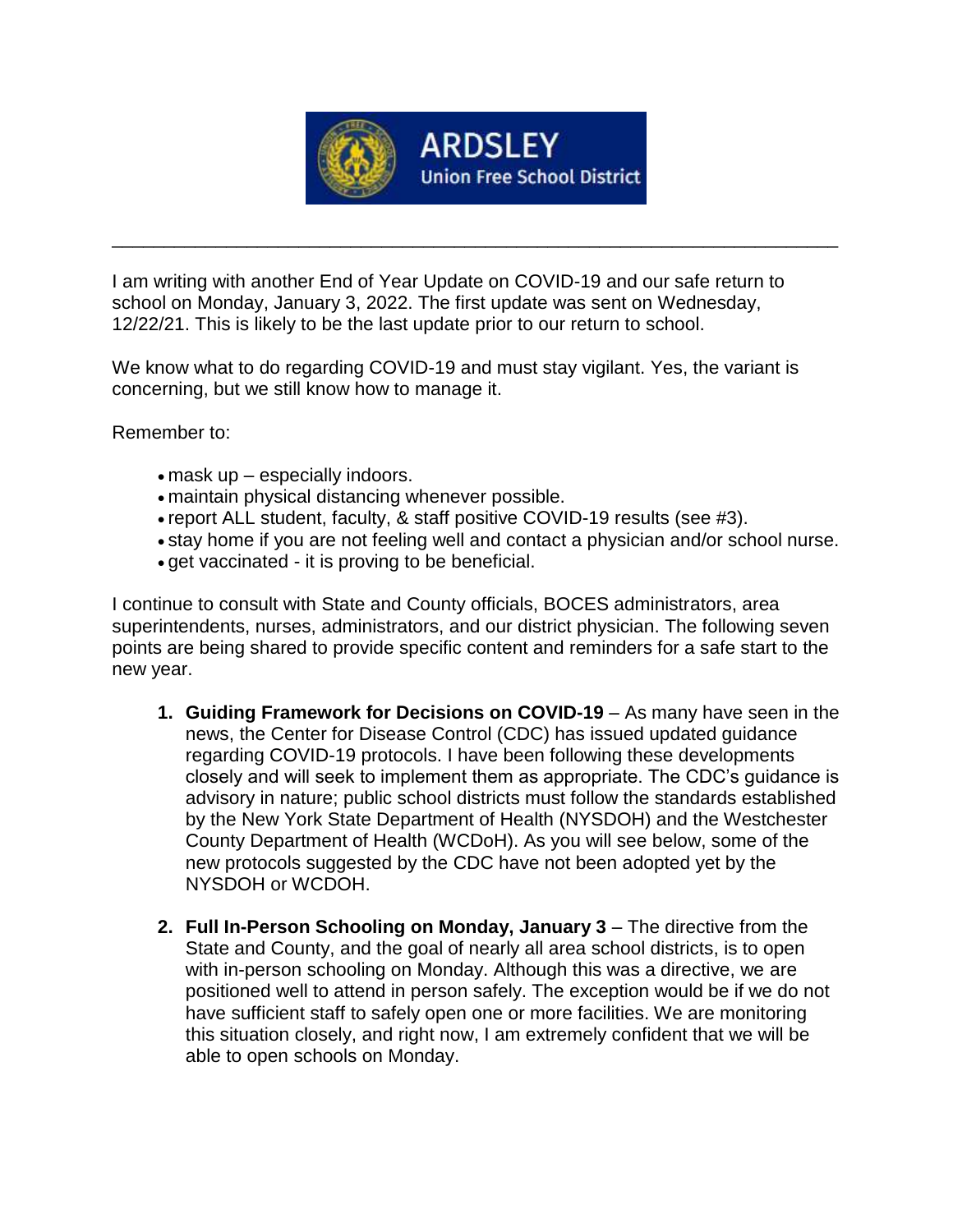**3. Reporting Requirements for COVID-19 During Holiday Recess & Throughout 2022** – Ardsley's parents, faculty, and staff were informed of the requirement to report ANY confirmed positive cases (home test, rapid, PCR, etc.), even during the break. Please continue to use this [COVID-19 Positive](https://www.surveymonkey.com/r/62K3RZY)  [Case](https://www.surveymonkey.com/r/62K3RZY) reporting link on the district home page. We need this information to help support the report of a positive COVID-19 case, inform our learning community of the number of [positive COVID-19 cases](https://docs.google.com/spreadsheets/d/1BRFm-rtP9Y3Coxlk7NoSIXDVf_C6EjZ1pXJnonT3VHI/edit#gid=0) in our district, and plan accordingly. Note - We have approximately 2,300 students and 415 faculty and staff in our district.

Please email copies of positive test results to the school health office: **(***Carolyn White (AHS) [cwhite@arsdleyschools.org](mailto:cwhite@arsdleyschools.org) Pauline Reid (AMS) [preid@ardsleyschools.org](mailto:preid@ardsleyschools.org) or Susan Caporal (CRS) [scaporal@ardsleyschools.org.](mailto:scaporal@ardsleyschools.org)*

**4. Quarantine Requirements** – It is important for Ardsley faculty, staff, and families to note what has and has not changed regarding quarantine requirements when confirmed to be COVID-19 positive.

**Quarantine for Students Diagnosed with COVD-19:** Quarantine requirements **have not changed** for students. Students who have been diagnosed with COVID-19 must continue to isolate for 10 days, regardless of vaccination status. As of now, the period of time that students must isolate has not been reduced by the NYSDOH to follow the CDC's recommendations.

**Quarantine for Staff Members Diagnosed with COVD-19:** Quarantine requirements **have been revised for staff members only**. **Fully vaccinated, asymptomatic staff members** who have tested positive for COVID-19 **are permitted to return to work after five days of isolation**. These individuals, like everyone in a school, **are required to wear properly-fitted facemasks and self-monitor their health**.

Out of an abundance of caution, we would recommend that individuals who are symptomatic, even if testing negative, stay home until they have recovered from symptoms.

**5. Mask Wearing Reminders** – Due to the enforcement of health and safety protocols, schools continue to be among the safest places for children. Ardsley continues to do a solid job at committing to masks as a mitigating strategy. Students and staff alike are wearing masks as required. During this uptick in cases, it is critical to remind everyone of proper mask-wearing practices, which include choosing a mask that fits snuggly to one's face and covers their nose and mouth at all times. Recent recommendations are advising against the use of cloth masks, and instead advocate the use of well-fitting, disposable, nonwoven masks. We continue to require all students and staff to provide their